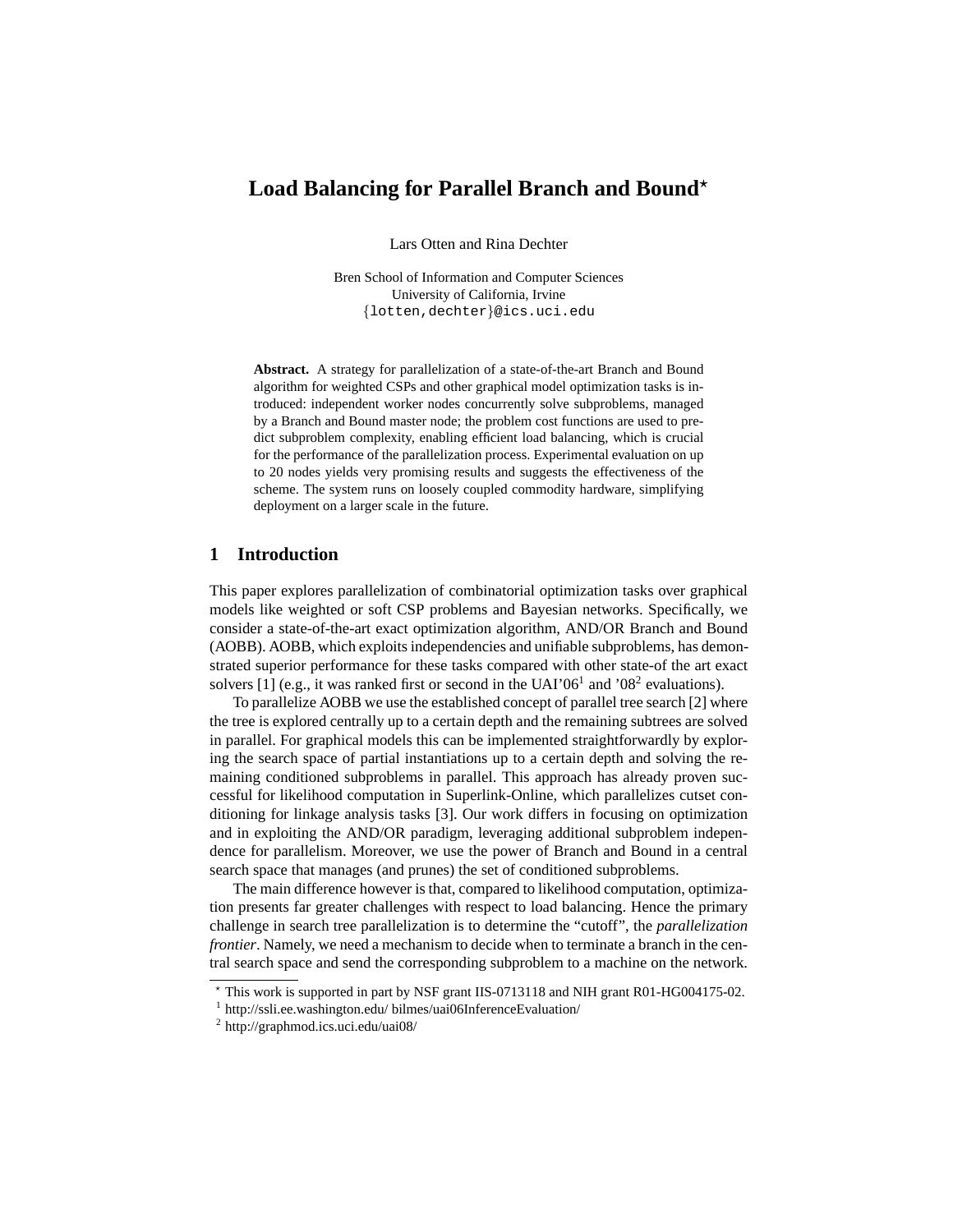There are two primary issues: *(1)* Avoid *redundancies*: caching of unifiable subproblems is lost across the independently solved subproblems, hence some work might be duplicated; *(2)* Maintain *load balancing* among the grid resources, dividing the total work equally and without major idling periods. While introducing redundancy into the search space can be counterproductive for both tasks, load balancing is a far greater challenge for optimization, since the cost function is exploited in pruning the search space. Capturing this aspect is essential in predicting the size of a subproblem and thus the focus of this paper.

The contribution of this work is thus as follows: We suggest a parallel  $B&B$  scheme in a graphical model context and analyze some of its design trade-offs. We devise an estimation scheme that predicts the size of future subproblems based on cost functions and learns from previous subproblems to predict the extent of B&B pruning within future subproblems. We show that these complexity estimates enable effective load distribution (which was not possible via redundancy analysis only), and yield very good performance on several very hard practical problem instances, some of which were never solved before. Our approach assumes the most general master-worker scenario with minimal communication and can hence be deployed on a multitude of parallel setups spanning hundreds, if not thousands of computers worldwide. Our current empirical results were obtained on 20 networked desktop computers, but we believe the potential for scaling up is very promising.

**Related work:** The idea of parallelized Branch and Bound in general is not new, but existing work often assumes a shared-memory architecture or extensive inter-process communication [2, 4–7], or specific grid hierarchies [8]. Early results on estimating the performance of search go back to [9] and more recently [10], which predict the size of general backtrack trees through random probing. Similar schemes were devised for Branch and Bound algorithms [11]: B&B is run for a limited time and the partially explored tree is extrapolated. Our method, on the other hand, is not based on sampling or probing but only uses parameters available a priori and information learned from past subproblems which is facilitated through the use of depth-first branch and bound to explore the master search space.

The paper is organized as follows: Section 2 provides necessary definitions and concepts, while in Section 3 we outline our parallelized AOBB scheme and analyze its parameters through a set of initial experiments. Section 4 derives the complexity estimates required for load balancing, with which we obtain the experimental results in Section 5. Section 6 concludes.

## **2 Background**

We assume the usual definitions of a *graphical model* as a set of functions over discrete variables, its *induced graph*, and *induced width*. In a *weighted constraint problem* (WCSP), for instance, we aim to find a complete assignment that minimizes the sum of all costs. Figure 1(a) depicts the primal graph of an example problem with six variables. The induced graph for the example problem along ordering  $d = A, B, C, D, E, F$  is depicted in Figure 1(b), with two new induced edges,  $(B, C)$  and  $(B, E)$ . Its induced width is 2. Note that different orderings will vary in their implied induced width; find-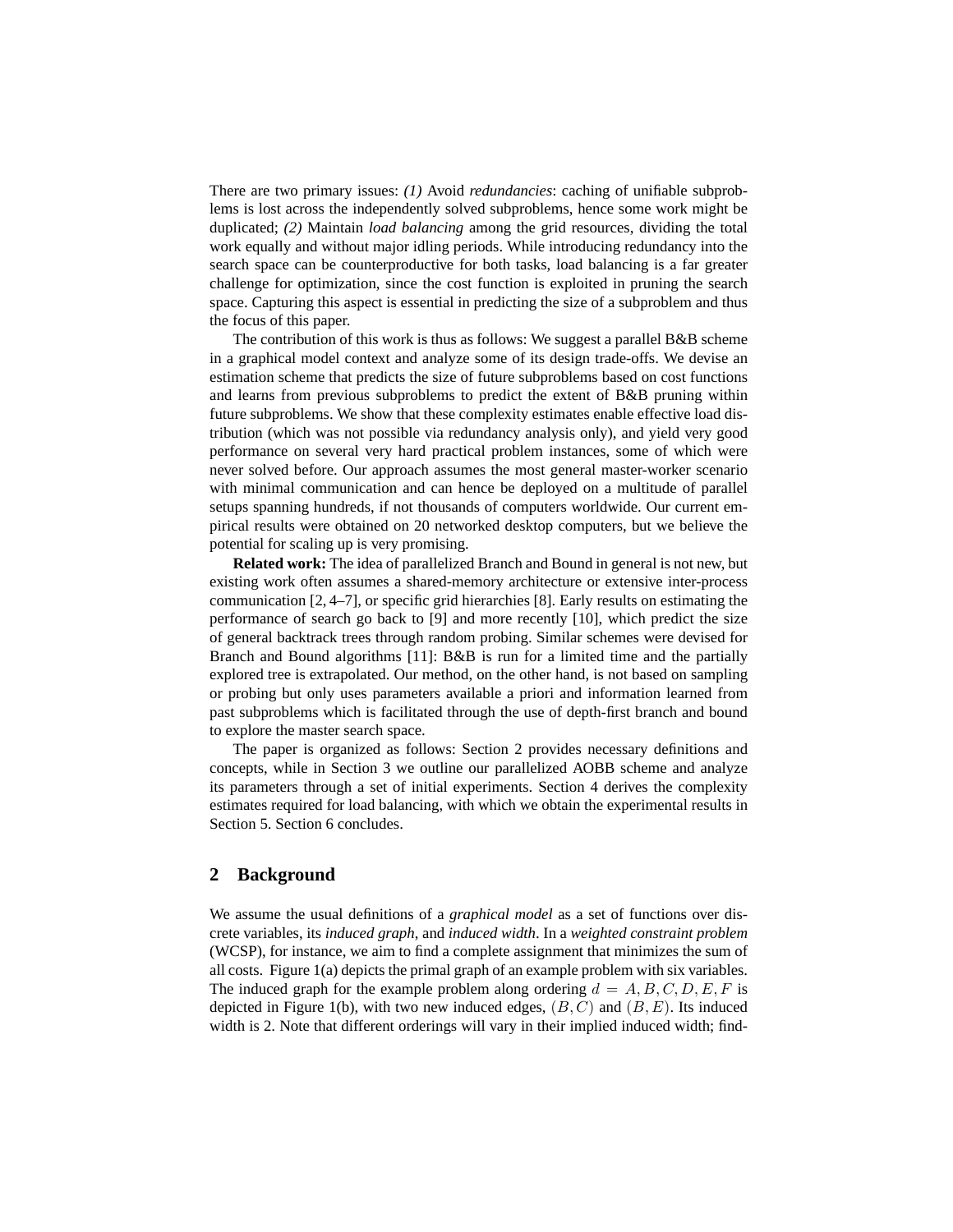

Fig. 1: (a) Example primal graph with six variables, (b) its induced graph along ordering  $d = A, B, C, D, E, F, (c)$  a corresponding pseudo tree, and (d) the resulting contextminimal AND/OR search graph.

ing an ordering of minimal induced width is known to be NP-hard, in practice heuristics like *minfill* are used to obtain approximations [12].

#### **2.1 AND/OR Search Spaces**

The concept of AND/OR search spaces has recently been introduced as a unifying framework for advanced algorithmic schemes for graphical models to better capture the structure of the underlying graph [13]. Its main virtue consists in exploiting conditional independencies between variables, which can lead to exponential speedups. The search space is defined using a *pseudo tree*, which captures problem decomposition:

**Definition 1** (pseudo tree). *Given an undirected graph*  $G = (X, E)$ *, a* pseudo tree *of* G is a directed, rooted tree  $\mathcal{T} = (X, E')$  with the same set of nodes X, such that every *arc of* G *that is not included in* E′ *is a back-arc in* T *, namely it connects a node in* T *to an ancestor in*  $\mathcal T$ *. The arcs in*  $E'$  *may not all be included in*  $E$ *.* 

**AND/OR Search Trees :** Given a graphical model instance with variables X and functions F, its primal graph  $(X, E)$ , and a pseudo tree T, the associated *AND/OR search tree* consists of alternating levels of OR and AND nodes. OR nodes are labeled  $X_i$  and correspond to the variables in X. AND nodes are labeled  $\langle X_i, x_i \rangle$ , or just  $x_i$ and correspond to the values of the OR parent's variable. The structure of the AND/OR search tree is based on the underlying pseudo tree  $\mathcal T$ : the root of the AND/OR search tree is an OR node labeled with the root of  $\mathcal T$ . The children of an OR node  $X_i$  are AND nodes labeled with assignments  $\langle X_i, x_i \rangle$  that are consistent with the assignments along the path from the root; the children of an AND node  $\langle X_i, x_i \rangle$  are OR nodes labeled with the children of  $X_i$  in  $\mathcal T$ , representing conditionally independent subproblems. It was shown that, given a pseudo tree  $T$  of height h, the size of the AND/OR search tree based on  $\mathcal T$  is  $\mathcal O(n \cdot k^h)$ , where k bounds the domain size of variables [13].

**AND/OR Search Graphs :** In an AND/OR search tree, different nodes may root identical subproblems. These nodes can be merged, yielding an *AND/OR search graph* of smaller size, at the expense of using additional memory during search. Some mergeable nodes can be identified by their *contexts*: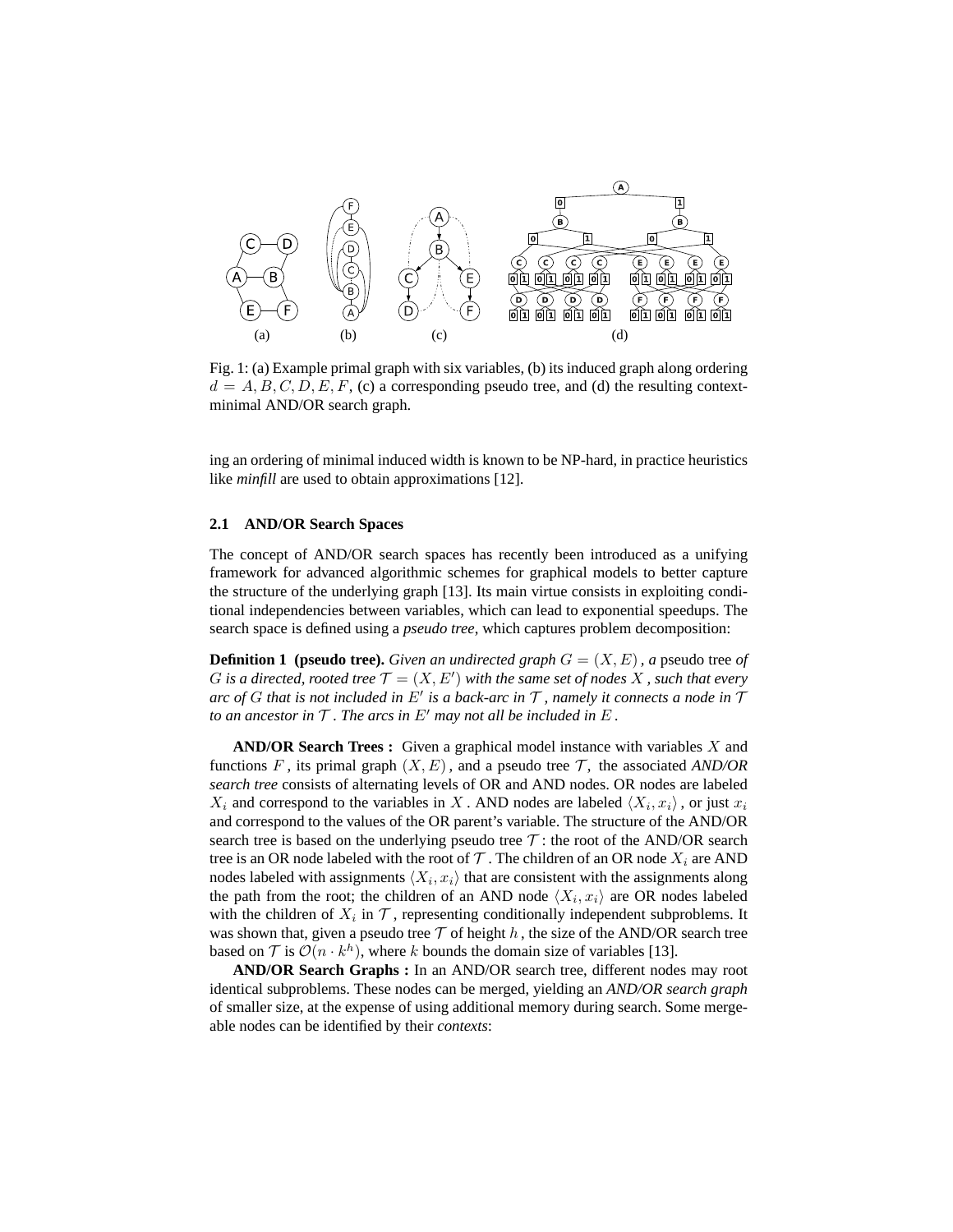**Definition 2 (context).** *Given the pseudo tree* T *of an AND/OR search space, the context of an OR node*  $X_i$  *is the set of ancestors of*  $X_i$  *in*  $\mathcal{T}$ *, that are connected in the primal graph to*  $X_i$  *or its descendants (in*  $\mathcal T$ ). The context of  $X_i$  separates the subprob*lem below* X<sup>i</sup> *from the rest of the network. Merging all context-mergeable nodes in the AND/OR search tree yields the* context minimal *AND/OR search graph [13].*

**Proposition 1.** *[13] Given a graphical model, its primal graph* G *, and a pseudo tree T*, the size of the context-minimal AND/OR search graph is  $\mathcal{O}(n \cdot k^{w^*})$ , where  $w^*$  is *the induced width of G over a depth-first traversal of* T *and* k *bounds the domain size.*

*Example 1.* Figure 1(c) depicts a pseudo-tree extracted from the induced graph in Figure 1(b) and Figure 1(d) shows the corresponding context-minimal AND/OR search graph. Note that the AND nodes for  $B$  have two children each, representing independent subproblems and thus demonstrating problem decomposition. Furthermore, the OR nodes for D (with context  $\{B, C\}$ ) and F (context  $\{B, E\}$ ) have two edges converging from the AND level above them, signifying caching.

**Weighted AND/OR Search Graphs :** Given an AND/OR search graph, each edge from an OR node  $X_i$  to an AND node  $x_i$  can be annotated by *weights* derived from the set of cost functions F in the graphical model: the weight  $l(X_i, x_i)$  is the sum of all cost functions whose scope includes  $X_i$  and is fully assigned along the path from the root to  $x_i$ , evaluated at the values along this path. Furthermore, each node in the AND/OR search graph can be associated with a *value*: the value  $v(n)$  of a node n is the minimal solution cost to the subproblem rooted at  $n$ , subject to the current variable instantiation along the path from the root to n.  $v(n)$  can be computed recursively using the values of  $n$ 's successors [13].

## **2.2 AND/OR Branch and Bound**

AND/OR Branch and Bound is a state-of-the-art algorithm for solving optimization problems over graphical models. Assuming a minimization task, it traverses the contextminimal AND/OR graph in a depth-first manner while keeping track of a current upper bound on the optimal solution cost. It interleaves forward node expansion with a backward cost revision or propagation step that updates node values (capturing the current best solution to the subproblem rooted at each node), until search terminates and the optimal solution has been found [13].

## **3 Parallel Setup and Scheme**

We assume a very general parallel framework in which autonomous hosts are loosely connected over some network – in our case we use ten dual-core desktop computers, with CPU speeds between 2.33 and 3.0 GHz, on a local Ethernet, thus allowing experiments with up to 20 parallel nodes. We impose a *master-worker* hierarchy on the computers in the network, where a special *master* node runs a central process to coordinate the *workers*, which cannot communicate with each other. This general model is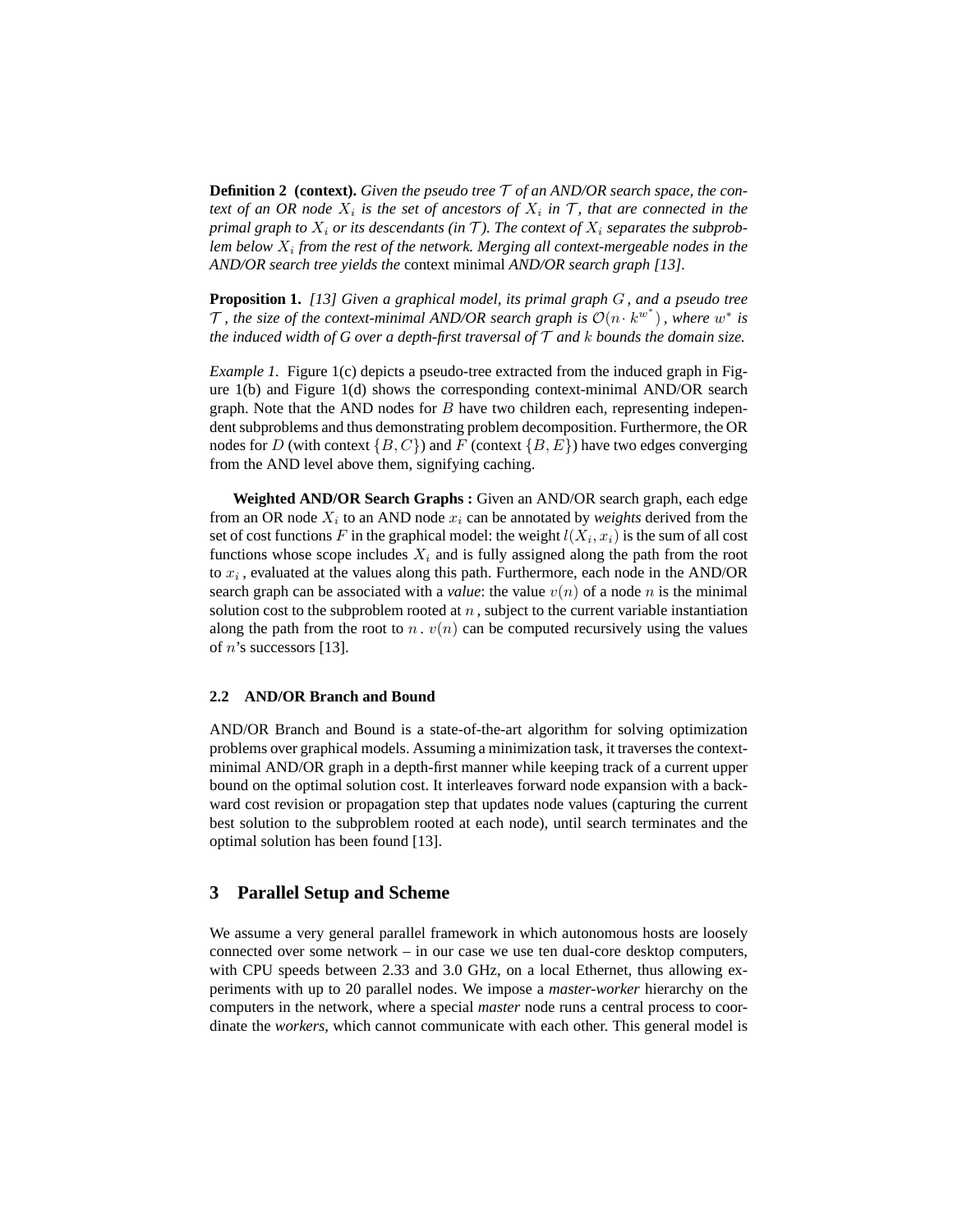

Fig. 2: Application of the parallelization scheme to the example problem from Figure 1, with the master search space (marked gray) and eight independent subproblems.

chosen to accommodate a wide range of parallel resources, where direct node communication is often either prohibitively slow or entirely impossible; it also facilitates flexible deployment on geographically dispersed, heterogeneous resources in the future.

The setup is similar to Superlink-Online [3], which has been very successful in using large-scale parallelism in likelihood algorithms for genetic linkage analysis, or SETI@home [14], which uses Internet-connected PCs around the world to search through enormous amounts of radio data. Like Superlink-Online, our system is implemented on top of the *Condor* grid middleware [15].

## **3.1 Parallel AND/OR Branch and Bound**

Given a reasoning problem over a graphical model instance and a pseudo tree  $\mathcal{T}$ , a straightforward approach to parallelize the search process is to have the master process explore a *start pseudo tree*:

**Definition 3 (start pseudo tree, parallelization frontier).** *Given an undirected graph*  $G = (X, E)$ *, a directed rooted tree*  $\mathcal{T}_c = (X_c, E_c)$ *, where*  $X_c \subset X$ *, is a start pseudo* tree *if it has the same root as, and is a subgraph of some pseudo tree of* G*. Given a start pseudo tree*  $T_c$ *, we refer to the set of variables corresponding to the leaf nodes of* T<sup>c</sup> *as the* parallelization frontier*. Each variable in the parallelization frontier roots a collection of subproblems characterized by value assignments along the path from the root to the variable.*

*Example 2.* Consider again the AND/OR search graph in Figure 1(d). Given a start pseudo tree having  $A$  and  $B$ , we can illustrate the parallelization scheme through Figure 2: the search space of the master process is marked in gray, and each of the eight independent subproblems rooted at  $C$  or  $E$  can be solved in parallel. (Notice, however, that some redundancy is introduced.)

#### **3.2 Master Process Details**

As a Branch and Bound algorithm, the master implements node expansion (or exploration) and propagation as outlined in the following (see [16] for details):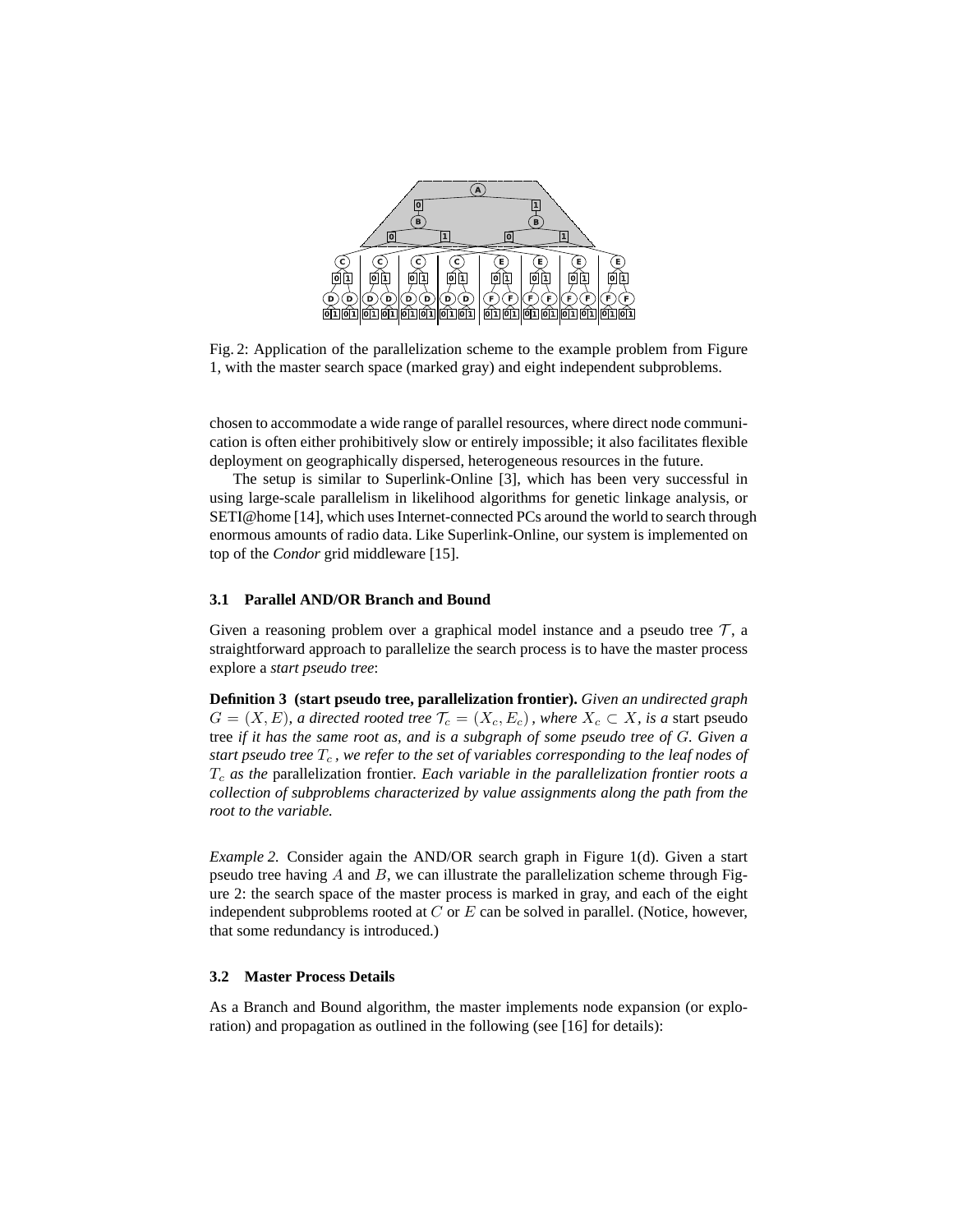Table 1: Results on hard pedigree instances with  $p = 15$  workers (timeout 24 hours). N is the number of problem variables,  $k$  the max. domain size,  $w$  the induced width along the chosen minfill ordering, and h the height of the corresponding pseudo tree.  $T_s$  is the solution time (in seconds) of sequential AOBB graph search on a single 3.0 GHz processor. The parallel solution time  $T_p$  is given for varying cutoff depth d.

|                      |       |  |         |       | $d=4$                                                                                                         |       | $d=6$                                                                                                                                                                       | $d=7$ | $d=8$ |       | $d=9$ $d=10$ $d=11$             |       |
|----------------------|-------|--|---------|-------|---------------------------------------------------------------------------------------------------------------|-------|-----------------------------------------------------------------------------------------------------------------------------------------------------------------------------|-------|-------|-------|---------------------------------|-------|
|                      |       |  |         |       |                                                                                                               |       |                                                                                                                                                                             |       |       |       |                                 |       |
| inst.                | N k w |  | $\hbar$ | $T_s$ | $T_p$                                                                                                         | $T_p$ | $T_p$                                                                                                                                                                       | $T_p$ | $T_p$ | $T_p$ | $T_{\bm v}$                     | $T_p$ |
| $\sqrt{\text{ped7}}$ |       |  |         |       |                                                                                                               |       | $\left 1068, 4, 32, 90\right  \left 19, 114\right  \left 21, 334\right , 8, 343, 4, 038, 3, 352, 3, 610, 4, 560, 4, 675, 7, 073,$                                           |       |       |       |                                 |       |
|                      |       |  |         |       | $\lceil \text{ped13} \rceil \cdot 1077 \cdot 3 \cdot 32 \cdot 102 \rceil \cdot 2.752 \rceil \cdot 379 \rceil$ |       | 519 504 662 1.184 2.166 4.342 8.631                                                                                                                                         |       |       |       |                                 |       |
|                      |       |  |         |       |                                                                                                               |       | $\lceil \text{ped19} \rceil$ 793 5 25 98 $\lceil \text{time} \rceil$ 47,600 30,781 27,797 27,327 39,282 47,568 64,148 81,103                                                |       |       |       |                                 |       |
|                      |       |  |         |       |                                                                                                               |       | $\vert \text{ped31} \vert 1183 \, 5 \, 30 \, 85 \vert 77,580 \vert 68,472 \vert 47,089 \vert 46,837 \vert 43,097 \vert 41,286 \vert 22,582 \vert 15,230 \vert 15,313 \vert$ |       |       |       |                                 |       |
|                      |       |  |         |       |                                                                                                               |       | $\lceil \text{ped41} \rceil \cdot 1062 \cdot 5 \cdot 33 \cdot 100 \rceil \cdot 14.643 \rceil$ 4.250 3.069 2.173 2.251 2.881 4.476 7.662 11.159                              |       |       |       |                                 |       |
|                      |       |  |         |       |                                                                                                               |       | $ {\rm ped51} 1152 \t539 \t98 $ time $ {\rm time} 79,131 65,818 $                                                                                                           | time  |       |       | $time$ $time$   72,218   83,011 |       |

**Exploration.** The master process explores the AND/OR graph in a depth-first manner guided by the start pseudo tree  $T_c$ . Upon expansion of a node n it consults a heuristic lower bound  $lb(n)$  to make pruning decisions, where the computation of the upper bound  $ub(n)$  can take into account previous subproblem solutions. If  $lb(n) \geq ub(n)$ , the current subtree can be pruned. Exploration is halted when the parallelization frontier is reached. The master then sends the respective subproblem, given by the subproblem root variable and its context instantiation, to a worker node.

**Propagation.** The master process also collects and processes subproblem solutions from the worker nodes. Upon receipt of a solved subproblem, its solution is assigned as the value of the respective node in the master search space and recursively propagated upwards towards the root, updating node values identical to sequential AOBB.

Assuming a fixed number of workers  $p$ , the master initially generates only the first p subproblems; whenever a worker finishes, its solution is propagated and the central exploration is resumed to generate the next subproblem.

## **3.3 Initial Experiments**

The central decision is obviously where to place the *parallelization frontier*, i.e., at which point to cut off the master search space, which will determine subproblems sent to worker nodes. And while in the end the parallel scheme should make this decision automatically, we investigate the performance of the general parallelization approach through initial experiments with the cutoff set manually.

We consider two sets of hard problems, pedigree networks and mastermind game instances, both part of the UAI'08 evaluation<sup>3</sup>. Based on a pseudo tree computed from a minfill variable ordering, we enforce the parallelization frontier at constant depth  $d$ in the master search space. The *mini bucket* scheme is used to generate the heuristic function [17].

**Haplotyping Problems :** The first set of problems consists of pedigree networks from the area of human genetic analysis, specifically haplotyping problems. These can

<sup>3</sup> http://graphmod.ics.uci.edu/uai08/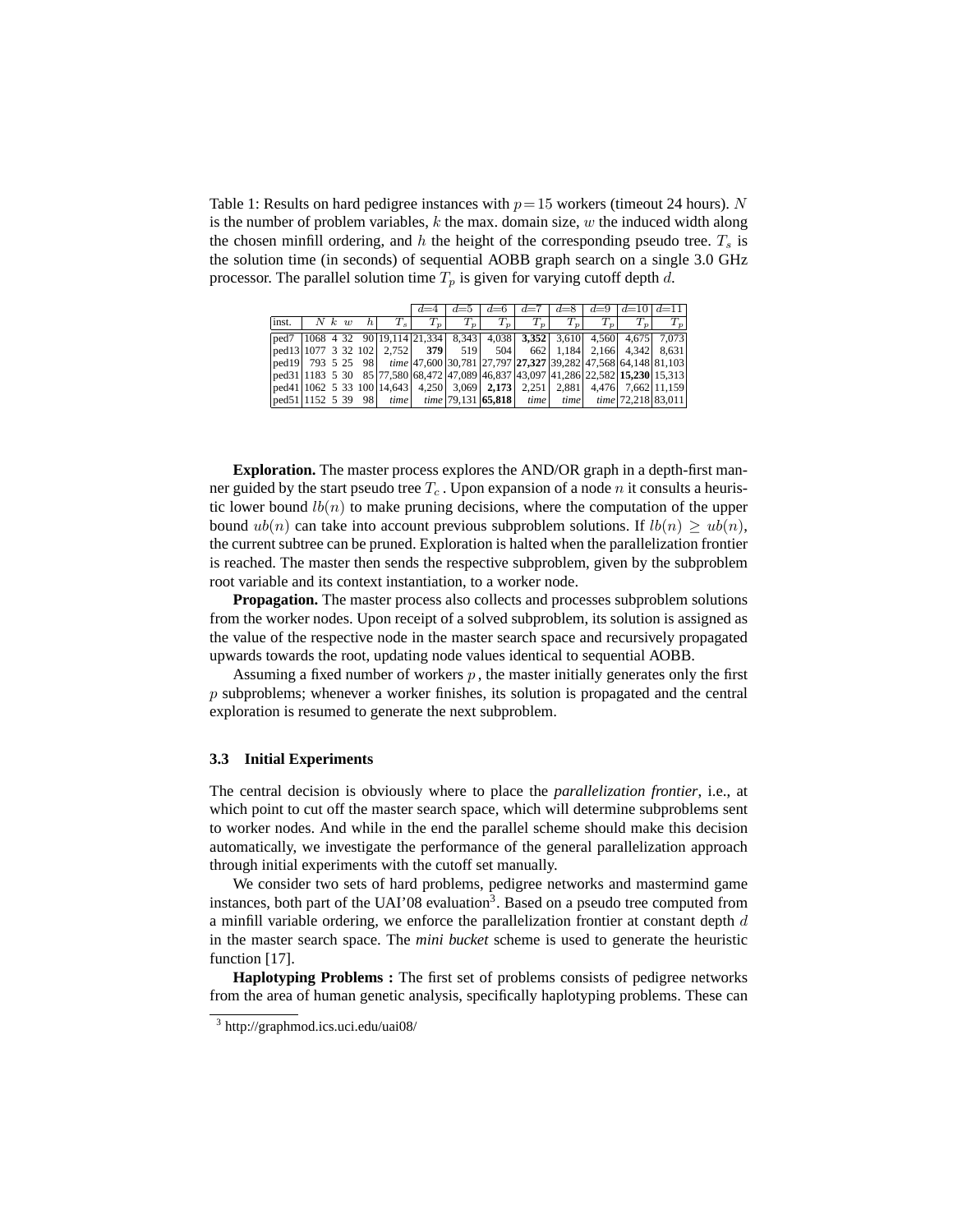|                                                                                          |       |     |           | $d=5$ | $d=6$                  | $d=7$                  | $d=8$ | $d=9$  | $d = 10$ |
|------------------------------------------------------------------------------------------|-------|-----|-----------|-------|------------------------|------------------------|-------|--------|----------|
| instance                                                                                 | N k w | h.  | $T_s$     | $T_p$ | Т.<br>$\boldsymbol{v}$ | Τ.<br>$\boldsymbol{v}$ | T.    | T      | $T_p$    |
| mm_03_08_05-0011 3612 2 37                                                               |       | 89  | 9.715     | 1.698 | 1.443                  | 1.540                  | 1.510 | 2.464  | 3.765    |
| mm_03_08_05-0012 3612 2 37                                                               |       | 811 | 7.568     | 2.386 | 2.146                  | 1.430                  | 1.498 | 1.649  | 2.720    |
| mm_04_08_04-0000 2616 2 37                                                               |       |     | 79 10.620 | 1.594 | 1.322                  | 1.306                  | 1.358 | 1.539  | 2.045    |
| $\frac{1}{2}$ mm 06 08 03 0000 1814 2 31                                                 |       |     | 72 12.595 | 1.798 | 1.797                  | 1.798                  | 1.820 | 1.905  | 2.090    |
| mm <sub>-10-08-03</sub> -0000 2606 2 47                                                  |       |     | 99 26.102 | 4.593 | 4.417                  | 4.481                  | 3.866 | 4.259  | 4.357    |
| mm_10_08_03-0011 2558_2_47_101 84,029 13,413 11,052 11,279  <b>11,044</b>  10,887 10,483 |       |     |           |       |                        |                        |       |        |          |
| mm_10_08_03-001212558 2 47                                                               |       | 82  | 5.630     | 2.420 | 1.357                  | 1,362                  | 1.361 | 1.4731 | 1.294    |
| mm <sub>-10-08-03</sub> -001312558 2 46                                                  |       |     | 99 10,385 | 4.229 | 4,339                  | 2,489                  | 2.460 | 2.413  | 2.536    |

Table 2: Results on Mastermind instances with  $p = 10$  workers (columns as in Table 1).

be translated into a MPE task over a Bayesian network [18] or, by moving to the log domain, a weighted CSP. Looking at the results in Table 1, the parallel scheme seems effective in almost all cases that we tested: for instance, ped13 can be solved in less than 10 minutes for several values of d, whereas the sequential algorithm takes 45 minutes. ped31 takes close to 22 hours on a single computer, while the parallel scheme with  $d = 10$  solves the problem in 4 hours and 15 minutes. Moreover, the parallel scheme was able to solve two instances, ped19 and ped51, on which the sequential algorithm timed out after 24 hours.

**Mastermind Problems :** Table 2 documents experiments on some hard Mastermind instances, with  $T<sub>s</sub>$  from a few hours to almost a day. Similar to the pedigree instances, parallelization enabled significant improvements in overall running time. For example, with  $d = 7$ , mm 04 08 04 0000 went from 3 hours to little over 22 minutes, while mm 10 08 03 0011 improved from more than 23 hours to about 3 hours for  $d = 9$ .

As evidenced by the results above, our parallel scheme carries high potential, yet its performance depends highly on the chosen parallelization frontier. In making this decision we can identify the following three objectives: *(1)* Minimize the redundancy and the associated blowup in the search space, that is inherent to the conditioning scheme (cf. Example 2). *(2)* Balance the workload over all processing units, each of which should be utilized equally to optimize efficiency and improve overall running time. *(3)* Minimize overhead resulting from grid communication and resource management. We address the issue of redundancy next.

## **3.4 Practical Impact of Redundancy**

Recall that enforcing the parallelization frontier can introduce redundancies into the search space, since caching is not possible across subproblem boundaries. We have therefore developed fine-grained expressions which use the underlying structure of the graphical model to analytically capture the size of conditioned subproblems and the overall parallel search space as a function of the cutoff depth  $d$  – for space reasons we have to refer to [16] for details.

We point out, however, that this reasoning only yields an upper bound on the search space size since it accounts neither for the pruning in AOBB nor for determinism, which causes early backtracking. The latter can be partially incorporated as described in [19],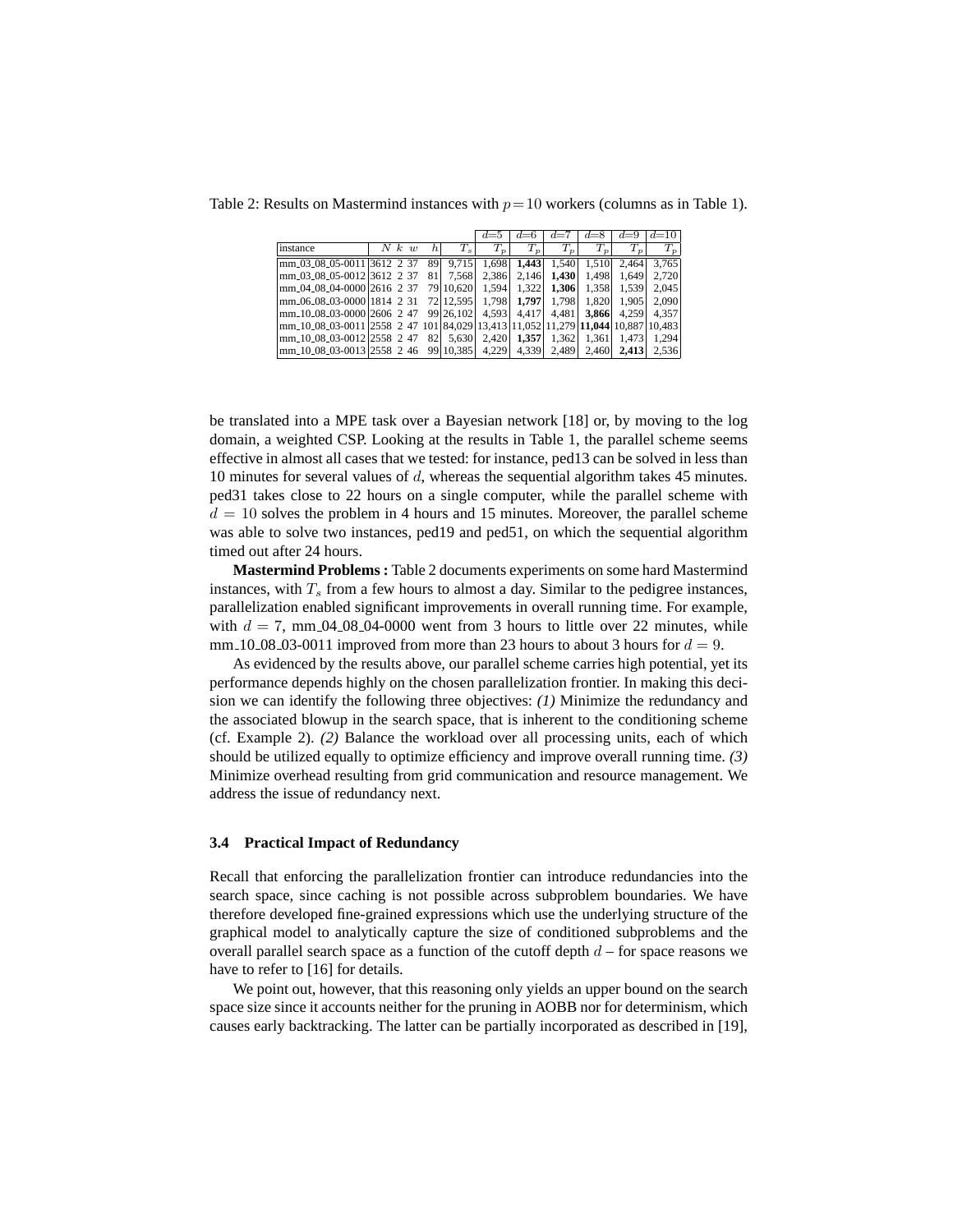

Fig. 3: (a) Search space upper bound vs. actual number of nodes, (b) subproblem bound and actual number of nodes for the first 75 subproblems of two pedigree instances.

yielding tighter bounds. As we show next, however, the main shortcoming of these bounds in the context of Branch and Bound actually lies in their disregard of the cost function, the guiding heuristic, and the associated pruning effect. Note that when we modified our scheme to compute likelihood (e.g., probability of evidence), in a very preliminary evaluation we observed a far better connection between our redundancybased estimation and the true size of the search space. This suggests that structurebased analysis can play an important role for parallelizing likelihood queries, an aspect we plan to investigate in the future.

**Redundancy :** To investigate the practical impact of redundancy, we recorded the number of nodes generated in the master search space and across all subproblems for each parallel run; we also computed the upper bound from [16], extended to account for determinism [19]. Figure 3(a) contrasts these two measures as a function of d on two pedigrees: for both instances we observe that the exponential blowup of the upper bound with increasing  $d$  (due to redundancy) is not at all reflected in the actual number of nodes generated – evidently the pruning of AOBB is powerful enough to compensate for this and only a very small portion of the total search space is actually explored.

**Subproblem Bounds :** In order to evaluate the obtained subproblem bounds with respect to the size of the explored search space we recorded the number of nodes actually generated by the worker and contrast it with the respective precomputed subproblem bound. Exemplary results for two pedigree instances are shown in Figure 3(b), where the first 75 subproblems are plotted in order of their generation. We note that the upper bound doesn't change across subproblems; yet the actual size exhibits significant variance, going anywhere from a few thousand nodes (solvable in seconds) to many millions. Similar findings hold for other haplotyping and Mastermind instances.

In the following, we will thus focus on predicting the impact of pruning in AOBB, based on the problem's cost function and the resulting upper and lower bounds.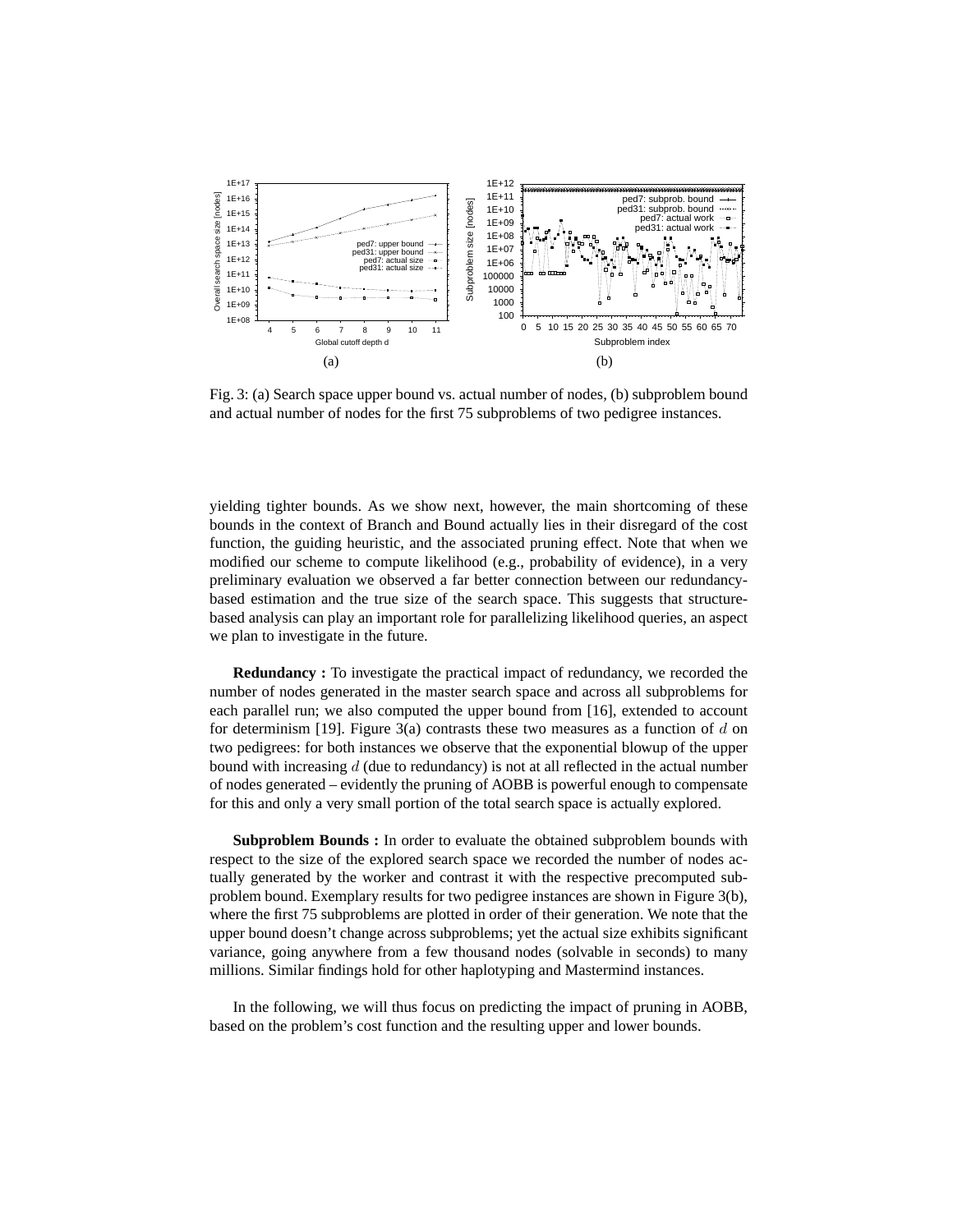## **4 Predicting Subproblem Size Using the Cost Function**

In this section we derive a scheme for estimating the size of the explored search space of a conditioned subproblem using parameters associated with the problem's cost function. Our goal is to discriminate between "easy" and "hard" subproblems to allow efficient load-balancing within our parallel scheme. In particular, we wish to enforce an upper bound on the complexity of subproblems (measured in the number of nodes expanded).

When considering a particular subproblem rooted at node  $n$ , we propose to estimate its complexity  $N(n)$  (i.e., the number of nodes AOBB explores to solve it) as a function of the heuristic lower bound  $L(n)$  as well as the upper bound  $U(n)$ , which can be computed based on earlier parts of the search space or through an approximation algorithm like local search; we will also use the height  $h(n)$  of the subproblem pseudo tree. The general expression we propose has the form:

$$
N(n) = b^{\frac{(U(n) - L(n)) \cdot h(n)^{\alpha}}{i n c}} \tag{1}
$$

where b, inc, and  $\alpha$  are constants. In the following we provide the rationale for this functional form and demonstrate how the free parameters can be learned as the search progresses.

## **4.1 Main Assumptions**

We consider a node n that roots the subproblem  $P(n)$ . If the search space below n was a perfectly balanced tree of height  $D$ , with every node having exactly  $b$  successors, clearly the total number of nodes is  $N = (b^{D+1} - 1)/(b - 1) \approx b^D$ .

However, even if the underlying search space is balanced, the portion expanded by B&B, guided by some heuristic evaluation function, is not: the more accurate the heuristic, the more focused around the optimal solution paths the search space will be. In state-based search spaces it is therefore common to measure effectiveness in postsolution analysis via the *effective branching factor* defined as  $b = \sqrt[1]{N}$  where D is the length of the optimal solution path and  $N$  is the actual number of nodes generated [20].

Inspired by this approach, for a subproblem rooted at  $n$  we adopt the idea of approximating the explored search space by a balanced tree and express its size through  $N(n) = b(n)^{D(n)}$ . However, in place of the optimal solution path length (which corresponds to the pseudo tree height in our case), we propose to interpret  $D(n)$  as the average leaf node depth  $D(n)$  defined as follows:

**Definition 4** (Average leaf node depth). Let  $l_1, \ldots, l_j$  denote the leaf nodes generated *when solving subproblem*  $P(n)$ *. We define the average leaf node depth of*  $P(n)$  *to be*  $D(n) := \frac{1}{j} \sum_{k=1}^{j} d_n(l_k)$  , where  $d_n(l_i)$  denotes the depth of leaf node i relative to the *subproblem root* n*.*

Figure 4 plots the number of nodes generated within a subproblem as a function of the average leaf node depth for ped13 ( $d = 8$ ) and ped31 ( $d = 10$ ), respectively. We can see a log-linear behavior (note the logarithmic vertical axis), thus supporting the general exponential form of  $N(n) = b(n)^{D(N)}$ .

We next aim to express  $b(n)$  and  $D(n)$  as functions of the subproblem parameters  $L(n)$ ,  $U(N)$ , and  $h(n)$  (using other parameters is subject to future research).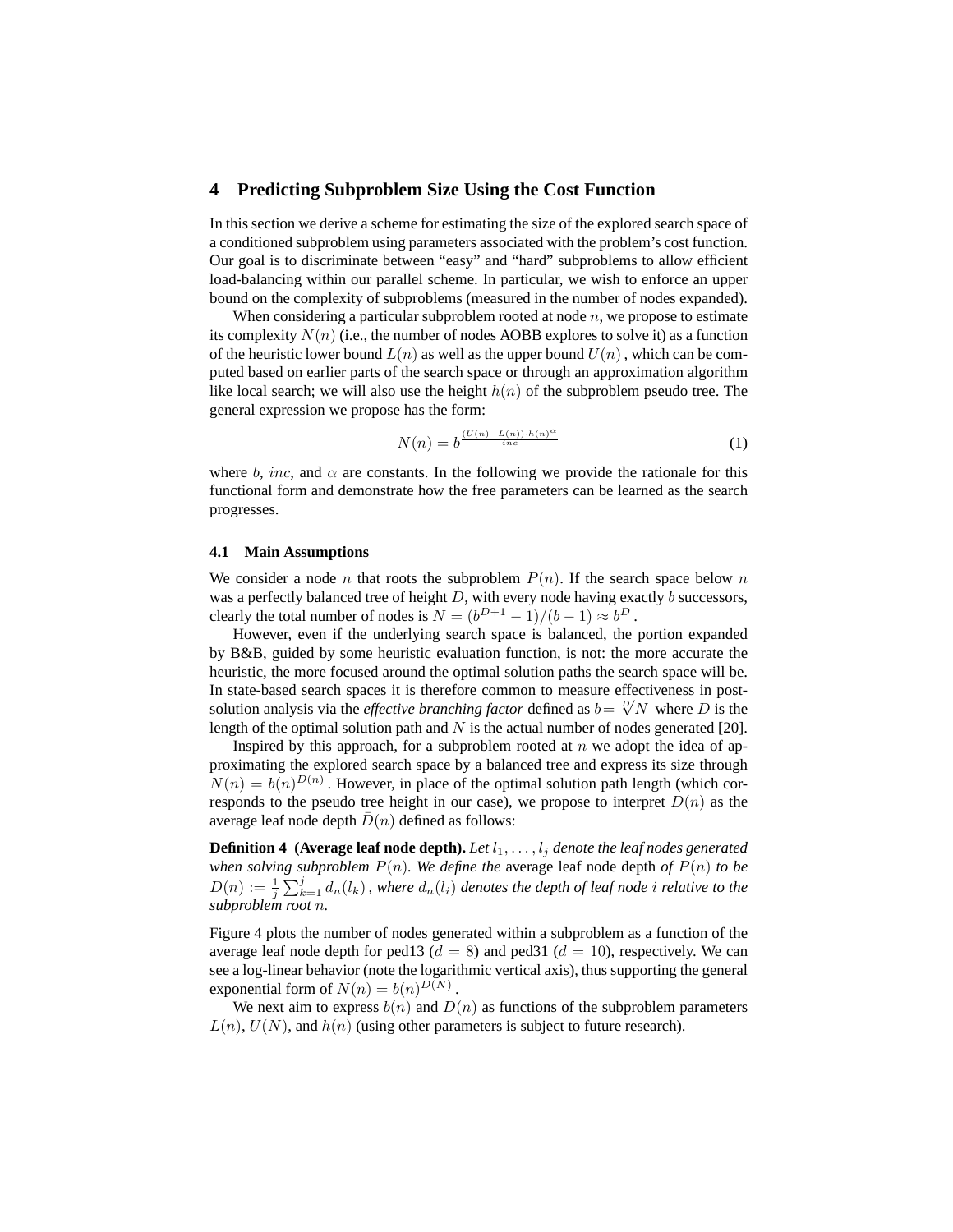#### **4.2 Estimating the Effective Branching Factor**

For the sake of simplicity we assume an underlying, "true" effective branching factor b that is constant for all possible subproblems. We feel this is a reasonable assumption since all subproblems are conditioned within the same graphical model. Figure 4 exhibits some variance in complexity for fixed average leaf depth. This suggests modeling  $b(n)$  as a random variable and assuming a normal distribution we can take the mean as the constant b. An obvious way to learn this parameter is then to average over the effective branching factors of previous subproblems, which is known to be the right statistic for estimating the true average of a population.



**Estimating** b **for new Subproblem**  $P(n)$ : Given a set of already solved subproblems  $P(n_1), \ldots, P(n_r)$ , we can compute  $D(n_i)$  and

Fig. 4: Subproblem complexity vs. average leaf depth.

derive effective branching degrees  $b(n_i) = {}^{D(n_i)}\sqrt{N(n_i)}$  for all i. We then estimate b through  $\hat{b} = \frac{1}{r} \sum_{i=1}^{r} b(n_i)$ .

## **4.3 Deriving and Predicting Average Leaf Depth**

With each subproblem  $P(n)$  rooted at a node n we associate a lower bound  $L(n)$  based on the heuristic estimate and an upper bound  $U(n)$  derived from the best solution from previous subproblems<sup>4</sup>. Both  $L(n)$  and  $U(n)$  are known before we start solving  $P(n)$ . We can assume  $L(n) < U(n)$ , since otherwise n itself could be pruned and  $P(n)$  was trivially solved. We denote with  $lb(n')$  and  $ub(n')$  the lower and upper bounds of nodes  $n'$  within the subproblem  $P(n)$  at the time of their expansion and similarly assert that  $lb(n') < ub(n')$  for any expanded node n'.

Since the upper bound is derived from the best solution found so far it can only improve throughout the search process. Furthermore, assuming a monotonic heuristic function (that provides for any node  $n'$  a lower bound on the cost of the best solution path going through  $n'$ ), the lower bounds along any path in the search space are nondecreasing and we can state that any node  $n'$  expanded within  $P(n)$  satisfies:

$$
L(n) \le lb(n') < ub(n') \le U(n)
$$

Consider now a single path within  $P(n)$ , from n down to leaf node  $l_k$ , and denote it by  $\pi_k = (n'_0, \dots, n'_{d_n(l_k)})$ , where  $n'_0 = n$  and  $d_n(l_k)$  is again the depth of  $l_k$  with respect to n (and hence  $n'_{d_n(l_k)} = l_k$ ). We will write  $lb_i$  for  $lb(n'_i)$  and  $ub_i$  for  $ub(n'_i)$ , respectively, and can state that  $lb_i \geq lb_{i-1}$  and  $ub_i \leq ub_{i-1}$  for all  $1 \leq i \leq d_n(l_k)$  (note

<sup>&</sup>lt;sup>4</sup> In the following we assume a graphical model with addition as the combination operator (a weighted CSP, for instance). Adaption to multiplication is straightforward.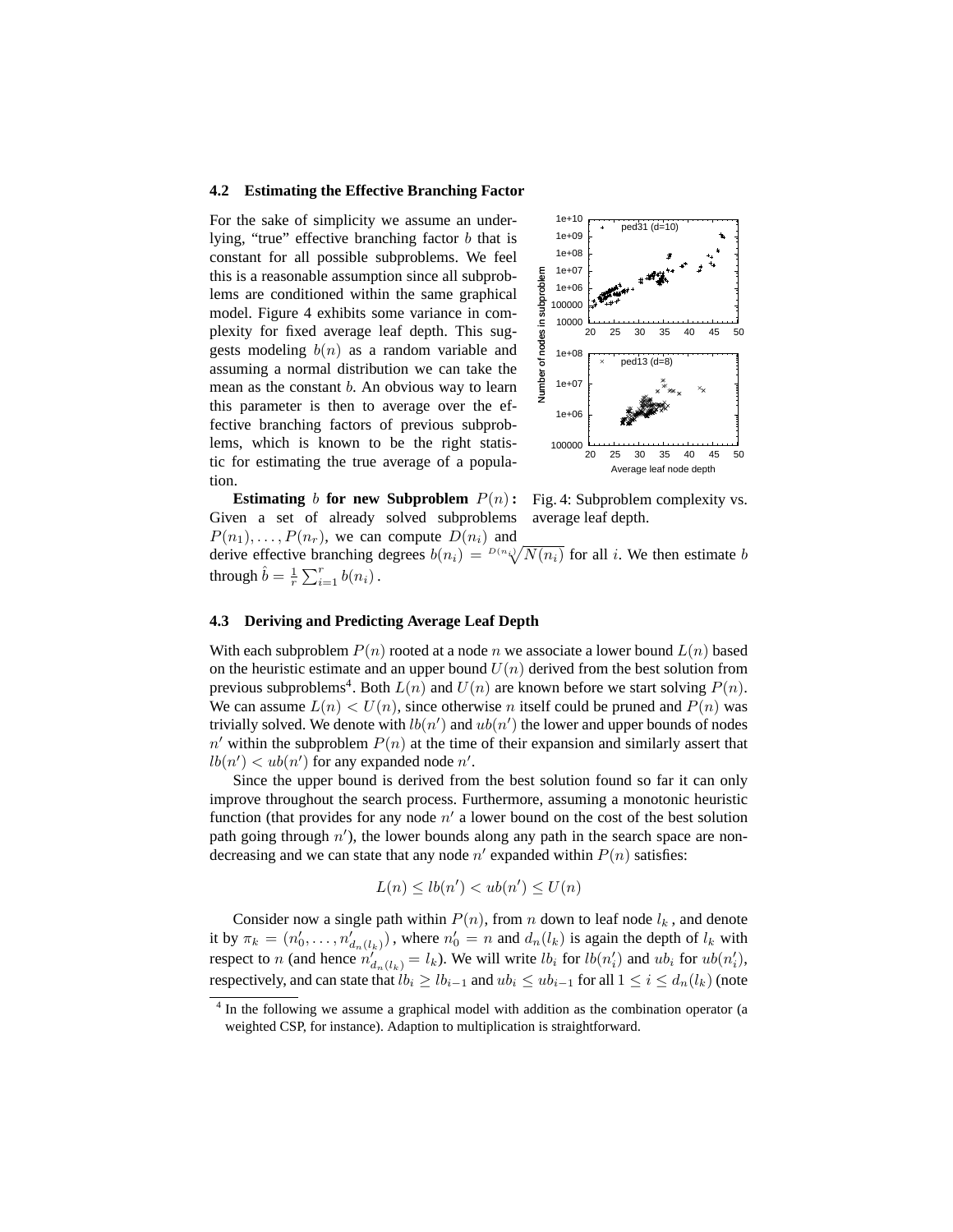that  $lb_0 = L(n)$  and  $ub_0 = U(n)$ ). An internal node n' is pruned iff  $lb(n') \geq ub(n')$ or equivalently  $ub(n') - lb(n') \leq 0$ , hence we consider the (non-increasing) sequence of values  $(ub_i - lb_i)$  along the path  $\pi_k$ ; in particular we are interested in the average change in value from one node to the next, which we capture as follows:

**Definition 5 (Average path increment).** *The* average path increment of  $\pi_k$  *within* P(n) *is defined by the expression:*

$$
inc(\pi_k) = \frac{1}{d_n(l_k)} \sum_{i=1}^{d_n(l_k)} ((ub_i - lb_i) - (ub_{i-1} - lb_{i-1}))
$$
 (2)

We note that  $l_k$  is a leaf node and assume  $(ub_{d_n(l_k)} - lb_{d_n(l_k)}) = 0$ , so the sum reduces to  $(U(n) - L(n))$ . Thus rewriting Expression 2 for  $d_n(l_k)$  and averaging to get  $D(n)$ as in Definition 4 yields:

$$
D(n) = (U(n) - L(n)) \frac{1}{j} \sum_{k=1}^{j} \frac{1}{inc(\pi_k)}
$$
 (3)

We now define  $inc(n)$  of  $P(n)$  through  $inc(n)^{-1} = \frac{1}{j} \sum_{k=1}^{j} \frac{1}{inc(\pi_k)}$ , with which Expression 3 becomes  $D(n) = (U(n) - L(n)) \cdot inc(n)^{-1}$ , namely an expression for  $D(n)$  as a ratio of the distance between the initial upper and lower bounds and  $inc(n)$ . Note that in post-solution analysis  $D(n)$  is known and  $inc(n)$  can be computed directly, without considering each  $\pi_i$ .

One more aspect that has been ignored in the analysis so far, but which is likely to have an impact, is the actual height  $h(n)$  of the subproblem pseudo tree. We therefore propose to scale  $D(n)$  by a factor of the form  $h(n)^\alpha$ ; in our experiments we found  $\alpha = 0.5$  to yield good results<sup>5</sup>. The general expression we obtain is thus:

$$
\frac{D(n)}{h(n)^{\alpha}} = \frac{U(n) - L(n)}{inc(n)}
$$
(4)

**Predicting**  $D(n)$  for New Subproblem  $P(n)$ : Given previously solved subproblems  $P(n_1), \ldots, P(n_r)$ , we need to estimate  $inc(n)$  in order to predict  $D(n)$ . Namely, we compute  $inc(n_i) = (U(n_i) - L(n_i)) \cdot h(n_i)^{\alpha} \cdot D(n_i)^{-1}$  for  $1 \le i \le r$ . Assuming again that  $inc(n)$  is a random variable distributed normally we take the sample average to estimate  $inc^* = \frac{1}{r} \sum_{i=1}^r inc(n_i)$ . Using Equation 4, our prediction for  $D(n)$  is:

$$
\hat{D}(n) = \frac{(U(n) - L(n)) \cdot h(n)^{\alpha}}{i \hat{n} c} \tag{5}
$$

**Predicting**  $N(n)$  for a New Subproblem  $P(n)$ : Given the estimates  $\hat{b}$  and  $\hat{inc}$  as derived above, we will predict the number of nodes  $N(n)$  generated within  $P(n)$  as:

$$
\hat{N}(n) = \hat{b}^{\hat{D}(n)}\tag{6}
$$

The assumption that *inc* and  $b$  are constant across subproblems is clearly too strict, more complex dependencies will be investigated in the future. For now, however, even this basic approach has proven to yield good results, as we demonstrate in Section 5.

<sup>&</sup>lt;sup>5</sup> Eventually  $\alpha$  could be subject to learning as well.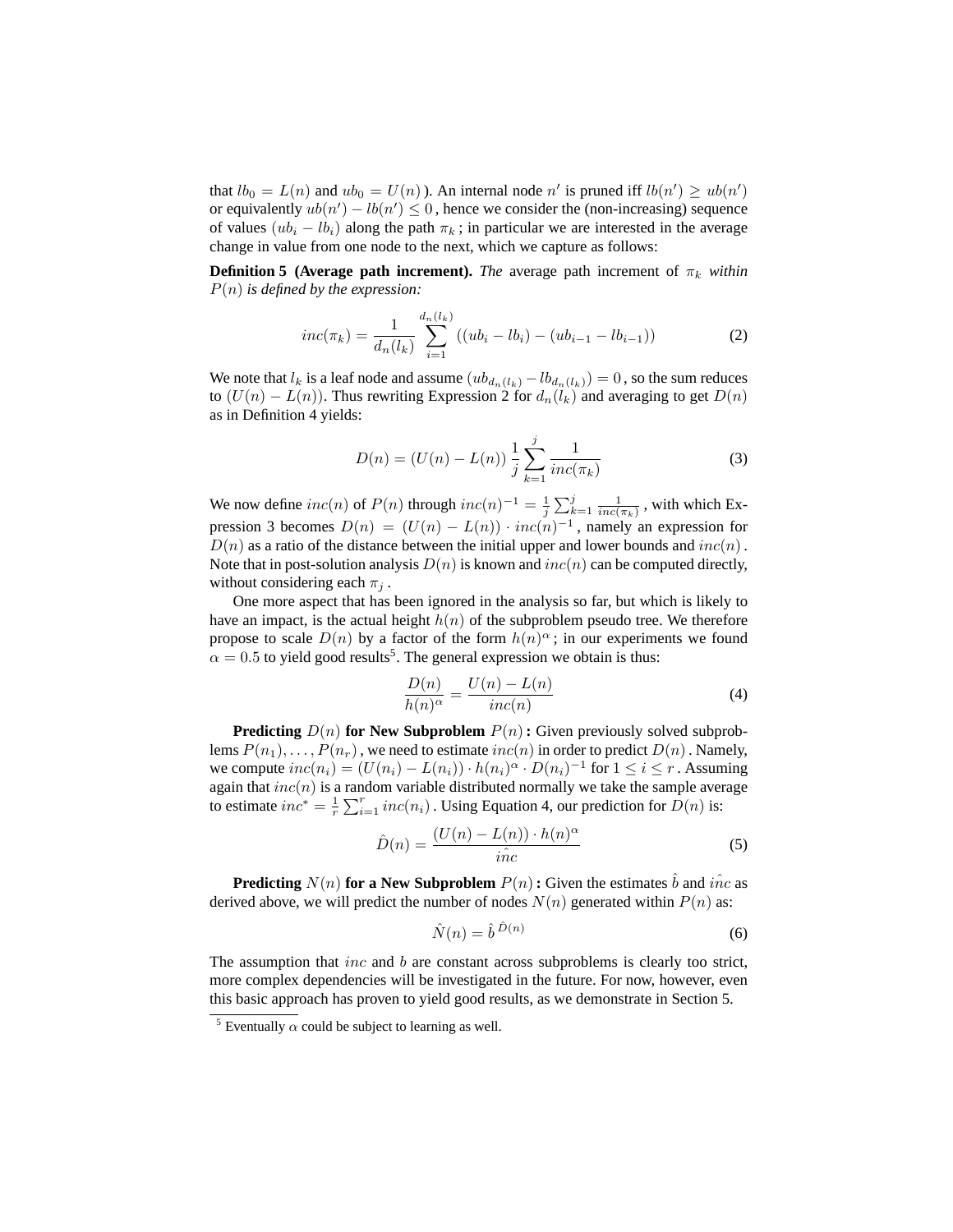Table 3: Results of the automated parallel scheme (ped:  $p = 15$ , mm:  $p = 10$ ).  $T_s$  is the parallel time from Tables  $1/2$ ,  $T_{SLS}$  the time of sequential AOBB with one iteration of SLS to find an initial bound,  $T_p^*$  the best-performing fixed-depth cutoff from Tables 1/2, and  $T_{auto}$  the overall solution time of the automated parallel scheme.

| instance                                                                                                                                 |      | $T_s T_{SLS}$ |       |                                      | $T_n^* T_{auto}  $ instance                                                                                  | $T_s T_{SLS} $            | $ T_{auto} $                                               |
|------------------------------------------------------------------------------------------------------------------------------------------|------|---------------|-------|--------------------------------------|--------------------------------------------------------------------------------------------------------------|---------------------------|------------------------------------------------------------|
| ped7                                                                                                                                     |      |               |       | 19,114 19,309 3,352 2,783 ped 31     |                                                                                                              |                           | $\left  77,580 \right  37,844 \left  15,230 \right  3,910$ |
| $ {\rm ped}13\rangle$                                                                                                                    |      |               |       | 2,752   2,796   379   359   ped 41   |                                                                                                              | 14,643 13,999 2,173 2,251 |                                                            |
| ped19                                                                                                                                    | time |               |       | <i>time</i> $ 27,372 10,611 $ ped 51 |                                                                                                              |                           | $time$ $time$ $ 65,818 59,915 $                            |
| $\lceil \frac{mm.03.08.05-0011}{3.866} \rceil$ 9.715 2.943 1.443 1.085 $\lceil \frac{mm.10.08.03-0000}{26.102} \rceil$ 9.876 3.866 7.604 |      |               |       |                                      |                                                                                                              |                           |                                                            |
|                                                                                                                                          |      |               |       |                                      | $\frac{1}{2}$ mm_03_08_05-0012   7,568   2,030   1,430   1,584   mm_10_08_03-0011   84,920   39,761   10,044 |                           | 6.846                                                      |
| $\frac{mm_{0}4_{0}8_{0}4_{000}}{10,620}$ 7,807                                                                                           |      |               |       |                                      | 1,306 3,076   mm_10_08_03-0012 5,630 2,489 1,357                                                             |                           | 754                                                        |
| $\frac{1}{2}$ mm 06 08 03 0000 12.595                                                                                                    |      | 259           | 1.797 |                                      | 228   mm 10 08 03 0013 10 385   5,337   2,413                                                                |                           | 2,128                                                      |

#### **4.4 Parameter Initialization**

To find an initial estimate of both the effective branching factor as well as the average increment, the master process performs 15 seconds of sequential search. It keeps track of the largest subproblem  $P(n_0)$  solved within that time limit and extracts  $b(n_0)$  as well as  $inc(n_0)$ , which will then be used as initial estimates for the first set of cutoff decisions. As an additional preprocessing step, we perform a brief run of stochastic local search [21], which returns a solution that is not necessarily optimal, but in practice usually close to it. This is given as an additional input to the master process to provide initial lower bounds for the subproblem estimation.

### **5 Experiments**

We ran our parallel AOBB scheme on the same set of problem instances as in Section 3.3, using the above prediction scheme to make the cutoff decision. The master process, however, now makes the cutoff decisions fully automatically: for each node  $n$  in the master search space, the complexity of  $P(n)$  is estimated in  $N^*(n)$  as described above; if this predicted value is less than a given threshold  $T$ , the subproblem below this node is submitted to the grid for solving; if  $N^*(n) > T$ , the children of n are generated within the master process and the estimation is recursively applied. For this set of experiments we set the threshold  $T = 12 \cdot 10^8$ , which corresponds to roughly 20 minutes of processing time and was deemed to be a good compromise between subproblem granularity and parallelization overhead.

**Pedigree Networks :** Results on the set of complex pedigree instances are given in Table 3. We can see that in all cases the automatic scheme does at least as good as the best fixed cutoff, in some cases even better. Again it is important to realize that  $T_p^*$  in Table 3 is the result of trying various fixed cutoff values  $d$  and selecting the best one, whereas  $T_{auto}$  requires no such "trial and error". In case of ped31 the SLS initialization is quite effective for the sequential algorithm, cutting computation from 21 to approx. 10 hours – yet the automated scheme improved upon this by a factor of almost 10, to just above one hour. Furthermore, for ped51 and in particular ped19, both of which could not be solved sequentially,  $T_{auto}$  marks a good improvement over  $T_p^*$ .

**Mastermind Networks :** Table 3 also includes results of the automated scheme for the set of Mastermind instances. Here the SLS preprocessing has a larger impact in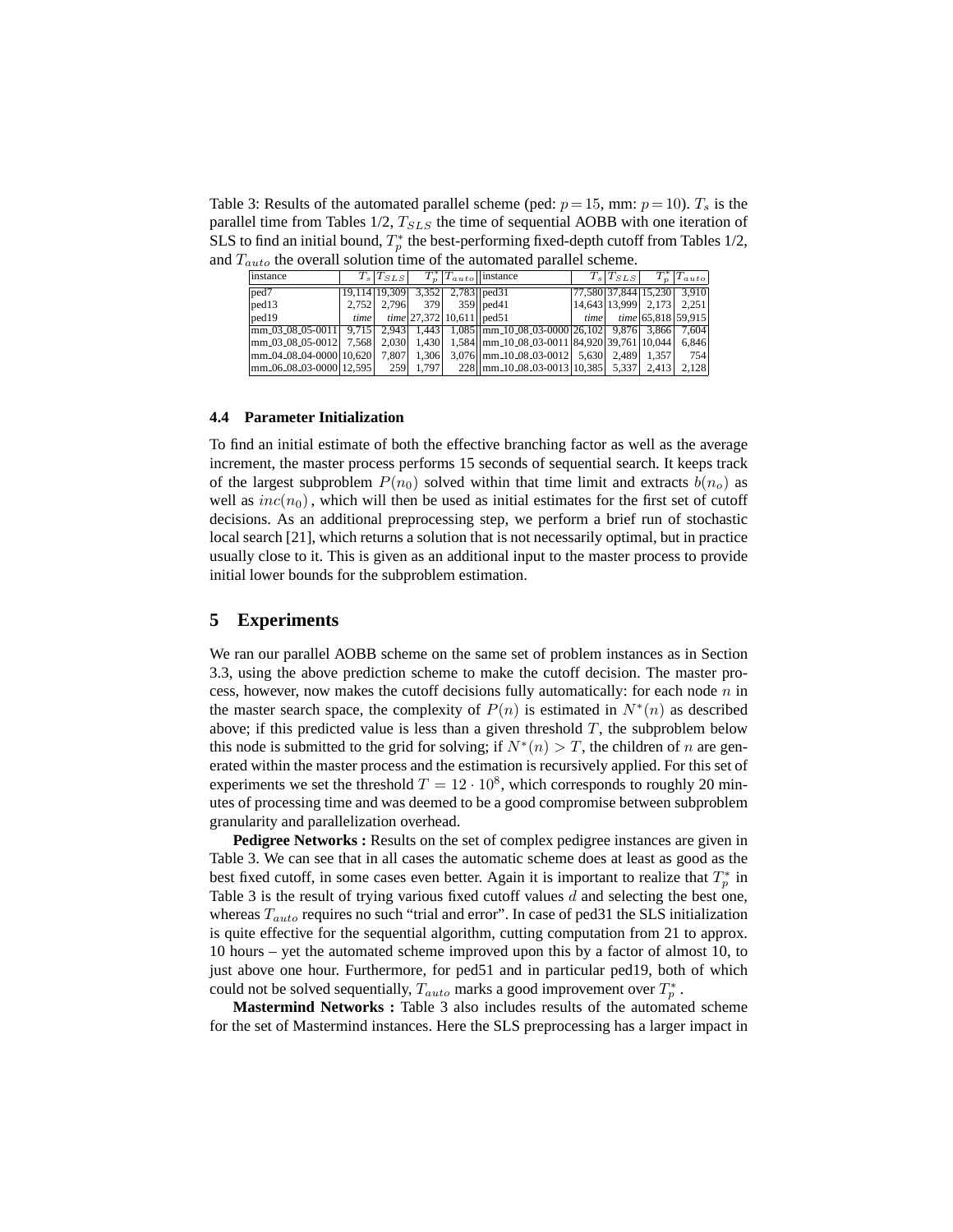general, improving the sequential solution times considerably. And again, in most cases the automated scheme performs at least as well as the best fixed cutoff (determined after trying various depths). There are, however, some notable exceptions like mm 04 08 04, where  $T_{auto}$  is about two times  $T_p^*$  – our analysis here showed that the initial parameters for the subproblem prediction were too far off. We are therefore confident that a future, improved initialization scheme would alleviate these issues.

## **5.1 Subproblem Statistics**

Figures 5(a) and (b) contain detailed subproblem statistics for the first 75 subproblem generated by the automated parallelization scheme on ped31 and ped51, respectively. Each plot shows actual and predicted number of nodes as well as the (constant) threshold that was used in the parallelization decision. The cutoff depth of the subproblem root is depicted against a separate scale to the right.

We see that the prediction scheme does not give perfect predictions (which was expected), but it reliably captures the trend. Furthermore, the actual subproblem complexities are all contained within an interval of roughly one order of magnitude, which is significantly more balanced than the results for fixed cutoff depths  $(cf. Figure 3(b)).$ 

We also note that "perfect" load balancing is impossible to obtain in



Fig. 5: Subproblem statistics for the first 75 subproblem of ped31 and ped51.

practice, because subproblem complexity can vary greatly from one depth level to the next along a single path. In particular, if a subproblem at depth  $d$  is deemed too complex, most of this complexity might stem from only one of its child subproblems at depth  $d+1$ , with the remaining ones relatively simple – yet solved separately. In light of this, we consider the above results very promising.

## **5.2 Performance Scaling**

At this time we only have a limited set of computational resources at our disposal, yet we wanted to perform a preliminary evaluation of how the system scales with p, the number of workers. We hence ran the automated parallel scheme with  $p \in$ {5, 10, 15, 20} workers and recorded the overall solution time in each case.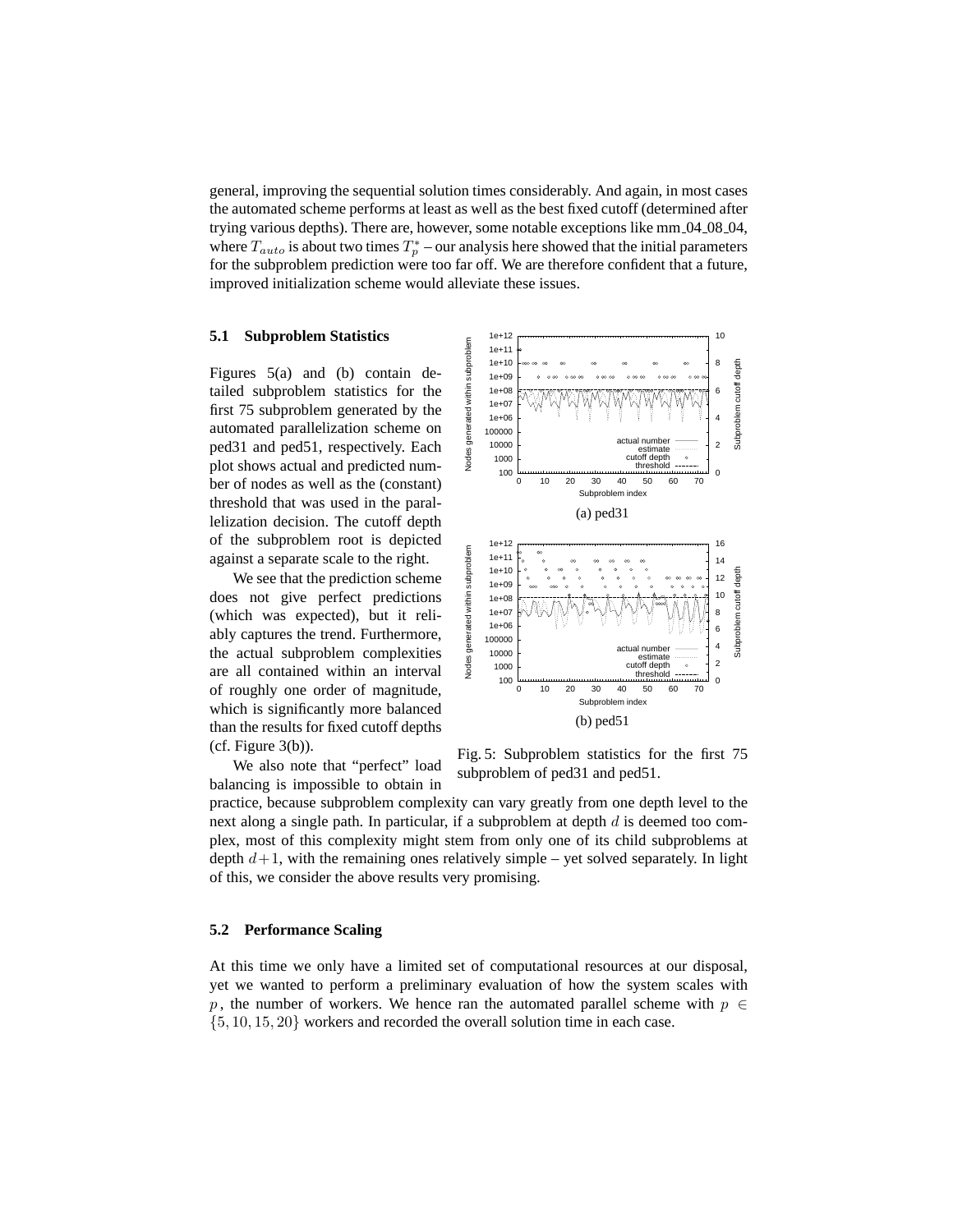Figure 6 plots the relative speedup of the overall solution in relation to  $p = 5$  workers. For nearly all instances the behavior is as expected, at times improving linearly with the number of workers, although not always at a 1:1 ratio. It is evident that relatively complex problem instances profit more from more resources; in particular ped51 sees a two-, three-, and fourfold improvement going to twice, thrice, and four times the number of workers, respectively. For simpler instances, we think the subproblem threshold of approx. 20 minutes is too close to the overall problem complexity, thereby inhibiting better scaling.



Fig. 6: Performance relative to  $p = 5$  workers.

## **6 Conclusion & Future Work**

This paper presents a new framework for parallelization of AND/OR Branch and Bound (AOBB), a state-of-the-art optimization algorithm over graphical models. In extending the known idea of parallel tree search to AOBB, we show that generating independent subproblems can itself be done through an AOBB procedure, where previous subproblem solutions are dynamically used as bounds for pruning new subproblems. The underlying parallel framework is very general and makes minimal assumptions about the available parallel infrastructure, making this approach viable on many different parallel and distributed resources pools (e.g. just a set of networked commodity hardware).

We addressed the two central objectives of any parallelization scheme – minimizing redundancy and optimizing load balancing – in the context of our AOBB algorithm. In particular we analyzed the relation of the above aspects to the *cutoff frontier*, the main parallelization parameter of our scheme. The very restricted communication in the assumed parallel architecture makes this the central decision, in contrast to more forgiving, "work-stealing" approaches that can still compensate later on [6, 7].

Experiments have shown that analytic expressions quantifying redundancy based only on the structure of the underlying search space are not effective in practice, since performance is dominated by the pruning power of AOBB. Our focus in this paper is therefore on deriving predictions that better capture the performance of AOBB using the problem's cost function, which underlies the algorithm's pruning decisions. We proposed to estimate the size of the explored search space using an exponential functional form using certain subproblem parameters. We then proposed a scheme for learning this function's free parameters from previously solved subproblems. We have demonstrated empirically the effectiveness of the estimates, leading to far better workload balancing and improved solution times on hard problems.

We acknowledge that this initial estimation scheme, while justified and effective, still includes some ad hoc aspects. We aim to advance the scheme by taking into account additional parameters and by providing firm theoretical grounds for our approach.

Besides extending the scheme itself, future work will also more thoroughly investigate the issue of scaling, using larger grid setups than what we had access to so far. We